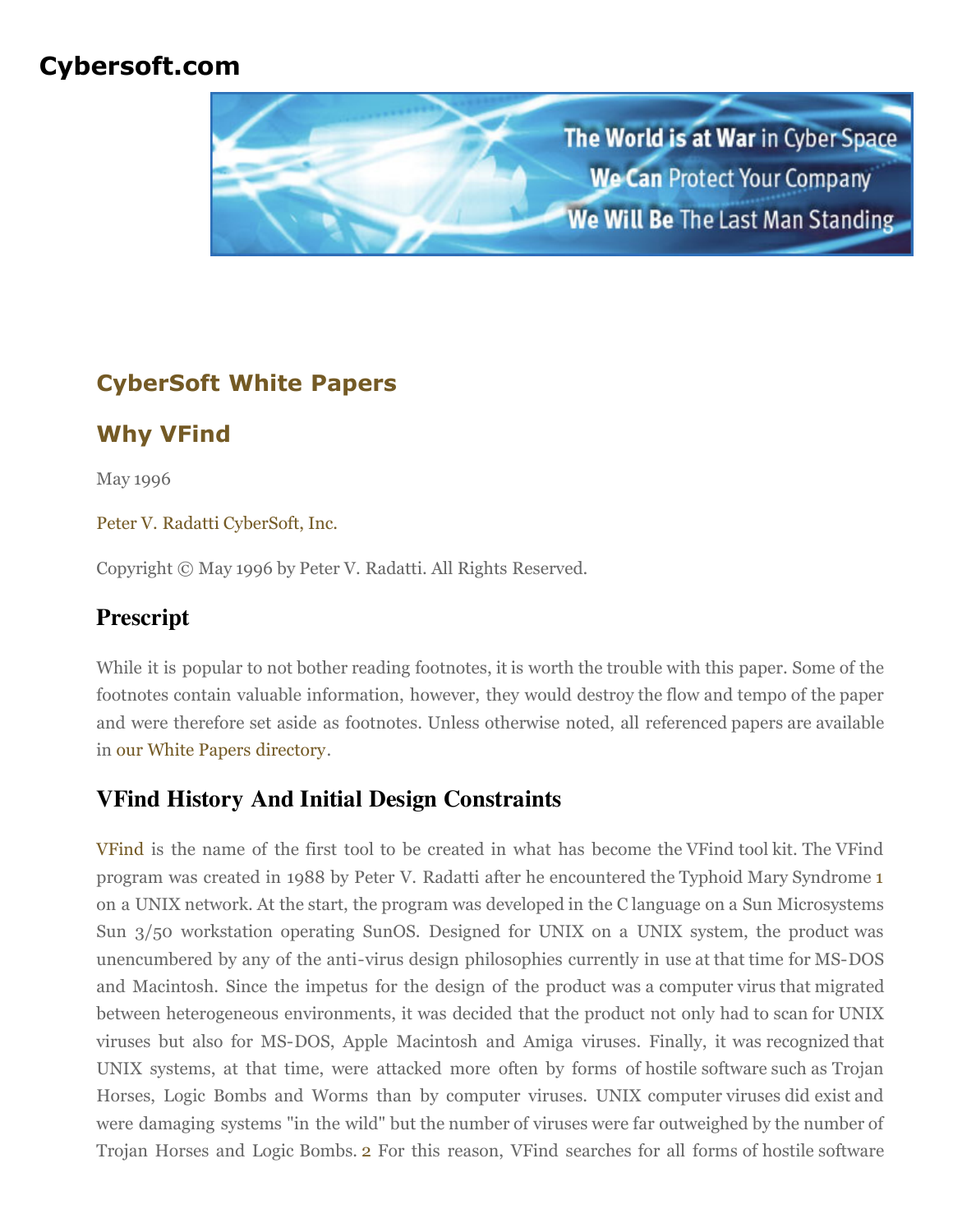and does not limit itself to viruses. The product continued to be called a virus scanner because the general public didn't understand what the product did when we called it a "direct hostile algorithm examination and detection software package". Since the methods employed to search for the " other" forms of attack were the same as for viruses, we allowed the description of a "virus scanner" to stand.

As are most UNIX programs, VFind was designed as an object oriented tool that could be combined with other UNIX commands in order for the end user to resolve new problems that would not otherwise be resolvable without a special purpose program. The program could interact with other commands through the use of a UNIX pipe. This feature was taken advantage of in the early design of the product to replace the "target generator and the "report writer portions of a generic scanner with standard UNIX commands. The target generators job in a virus scanner is to identify files or devices that require scanning. This was easily accomplished by the UNIX "ls" and "find" commands. When generating targets for the scanner, there are significant advantages to using the "find" command. The "find" command allows the user to search selected parts of the file system tree and to restrict that search by any criteria desired, including date and time of last access. The "report writer was simplified by use of the UNIX "grep" and "awk" commands. This allows the user to reduce the verbose output from the scanner into a concise report displaying only the data the user wants, in the form desired.

In addition to files, magnetic tape was a common storage media for UNIX systems in 1988. Floppy disk drives were not common, but a few systems did have them available. It was therefore decided that VFind would have to scan all forms of storage and not just files. Since it was not possible to determine what type of storage systems the end user would have in addition to the file system, it was decided that VFind would have to include a universal interface that would allow it to read all forms of media. Fortunately, the UNIX system provided such a universal interface in the form of the "dd" command. [3](http://cybersoft.com/v3/whitepapers/paper_details.php?content=cs012#3) This command is able to read and convert into a byte stream any form of storage that the specific UNIX system running it is capable of accessing. For this reason, VFind is able to process everything from paper tape to the most esoteric holographic laser storage media.

The first commercial version of the product was completed and sold in 1990. At that point, CyberSoft decided to exhibit VFind at a national show. The show chosen was the UNIX Expo International 1991 in New York City. [4](http://cybersoft.com/v3/whitepapers/paper_details.php?content=cs012#4) This was, in fact, the first commercially viable anti-virus product for UNIX and the first virus scanner that was heterogeneous in that it was able to scan for viruses of multiple platforms other than the platform on which it was running. [5](http://cybersoft.com/v3/whitepapers/paper_details.php?content=cs012#5)

#### **Storm Clouds**

All of this was very heady stuff. A product that broke new ground in two important ways was developed in less than four years and appeared to be a minor financial success. As Frank Sinatra said, If you can make it in New York, you can make it anywhere appeared to be true, however, there were also storm clouds gathering. CyberSoft recognized many of the problems that would eventually become serious long before any of it's customers did.

One of the biggest technical problems was that UNIX attack programs were typically written in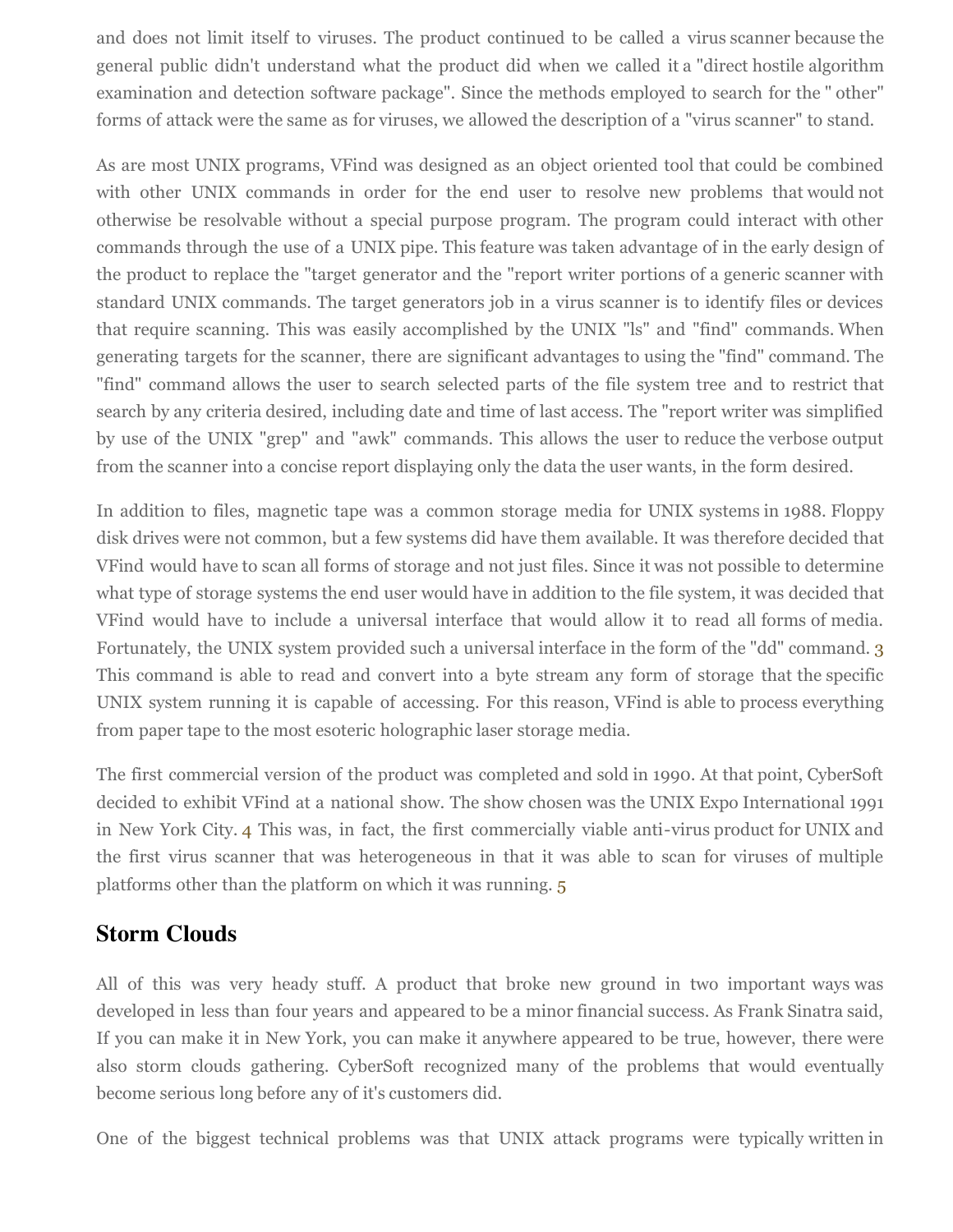interpretive languages such as script, and while it was possible to locate specific incidences of an attack, there was no way to generically describe the attack so that all instances of the attack could be found. Vagueness in the attack program caused by the typing and programming style of the author could take a simple "recursive bin remove attack" from a single pattern to many thousands of possible patterns. It was not practical to create and search for thousands of patterns for every attack, so a method of searching for these patterns that would be flexible, yet not create false notifications, was necessary.

It was determined that an entire pattern description language was necessary to perform this task and one was created as a high level abstract. After review of the abstract language, it was obvious that many parts of the language could be handled by the parser portion of a language compiler combined with modeling technology. [6](http://cybersoft.com/v3/whitepapers/paper_details.php?content=cs012#6) Now that the technology was identified to resolve the problem, we were able to revisit the problem and create the final pattern matching language.

As the final language was being defined, we decided to add additional features to it for a multitude of problems. One reason is that we continued to think in the terms of tools. We just didn't know what the end user might use this language for other than the purpose we intended it to be used for, so everywhere a new bell or whistle could be defined, it was. The second reason the language was extended was because Pete Radatti [7](http://cybersoft.com/v3/whitepapers/paper_details.php?content=cs012#7) was working on the technical problem of resolving complex English words and phrases within text and mixed text and binary files. This is a common problem in the Defense Department where the task is called dirty word checking. [8](http://cybersoft.com/v3/whitepapers/paper_details.php?content=cs012#8) Corollaries also exist in the commercial world where research reports, marketing plans and financial information is typically labeled using the words "TOP SECRET" or "COMPANY CONFIDENTIAL". Usually, this is done as a header or footer of a document but there are many variations.

The final language, CVDL, [9](http://cybersoft.com/v3/whitepapers/paper_details.php?content=cs012#9) was announced and released in 1992 as part of VFind Version 4.0 Release 0. By the time the language was completed, it was much more than what it started out to be. Not only was every technical problem defined resolved by CVDL, but it had become a general purpose pattern modeling system. With CVDL and the fuzzy logic afforded by proximity, Boolean and case control logic, it was now possible to define one CVDL model that would definitively locate all variations of the pattern, both known and unknown.

As a final stroke of good planning, it was decided that the CVDL language would be made fully available to VFind users through a command line interface. To further user acceptance of the language, it was published both as a technical white paper and as part of the VFind User's Guide. [10](http://cybersoft.com/v3/whitepapers/paper_details.php?content=cs012#10)

The CVDL interface allows users to enter as many pattern models as desired into one file called a CVDL program. This feature was later utilized by VFind Version 5.0 when CyberSoft decided it was necessary to allow the end users of VFind to have control over some of the patterns searched for. CyberSoft delivered the "cyber\_01.vdl" and the "winwrd.vdl" CVDL programs as part of the product. The "ìcyber\_01.vdl"î program contained four models for UNIX attacks, while "winwrd.vdl" contained one model for detecting the Microsoft Word Concept Virus. [11](http://cybersoft.com/v3/whitepapers/paper_details.php?content=cs012#11)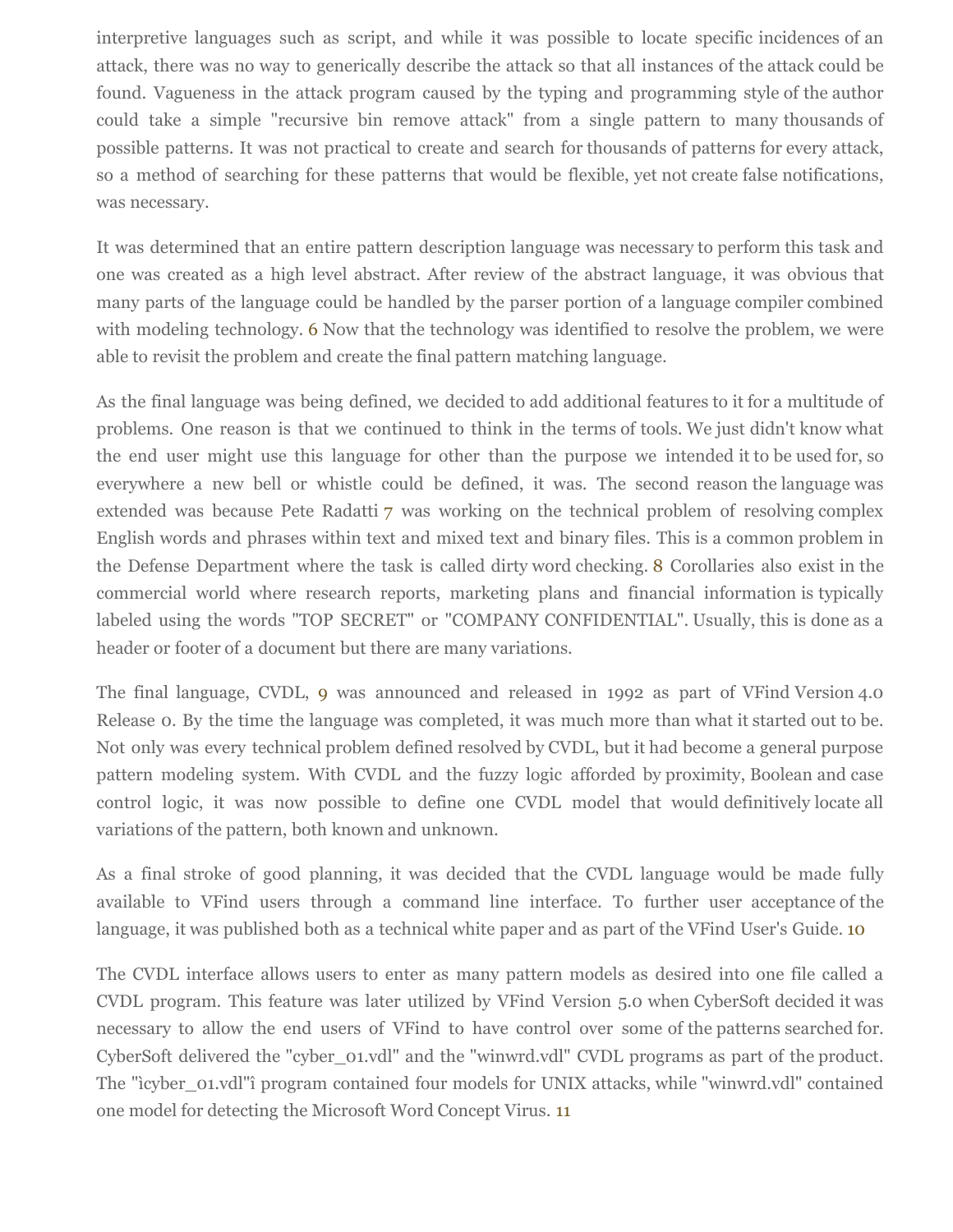### **Monsoon**

If the problem resolved by CVDL was a storm, then the second problem was a Monsoon. The problem was that end users considered VFind slow when comparing it to an MS- DOS scanner. This was not a technical problem but a more serious perceptional problem. Technical problems could be defined and resolved. We didn't know if we could resolve a perceptional problem and if we didn't, then potential customers wouldn't buy our product and we could be in serious trouble. [12](http://cybersoft.com/v3/whitepapers/paper_details.php?content=cs012#12)

Our first problem was really caused because MS-DOS scanners did not scan every file on a system. At that time, MS-DOS virus scanners only scanned "ì\*.EXEî" and ì"\*.COMî" files. The MS-DOS scanners also had an advantage in that they did not scan the entire file. Most scanners only scanned parts of these files. This is a valid way to save time if all of the viruses that are being searched for only exist in the first several hundred bytes of a file.

Unfortunately, these handy conveniences did not exist in the UNIX system. UNIX does not identify its binary executables with anything as handy as a file name extension. It uses the execute permission bit setting of a file to identify a file as an executable. Not only that, but there are three different execute permission bits. These are "executable by self", "executable by others in the same group" and "executable by everyone else in the world". [13](http://cybersoft.com/v3/whitepapers/paper_details.php?content=cs012#13) Since these permission bits also control read ability and write ability and because the settings are traditionally expressed as three octal numbers which are a bother to correctly set, many people automatically set the value to "*i*777"*î* which makes the file readable, writable and executable by everyone. This is still a common practice today.

Our second problem was that UNIX contained many different types of executables. For example, the SunOS system not only contained executables for Sun3 systems but also for Sun4 Sparc and Sun 386i processor types. The same source code program compiled on each of these systems, running the same version of SunOS, would produce completely different binaries. This was further complicated by the fact that different versions of the operating system could also create wildly differing binaries.

The third problem was that there were dozens of executable types on a UNIX system. Binaries are only about half of the executable programs contained in a typical UNIX system. Many programs are written in script languages of which there are three popular versions, Bourne, C Shell and Korn Shell. There are also dozens of other interpretive languages such as perl, awk, yacc and so on. Each of these languages could be used for attacks since most UNIX viruses were written in the shell script languages. [14](http://cybersoft.com/v3/whitepapers/paper_details.php?content=cs012#14)

The fourth problem that had to be overcome was the fact that compound files are common in the UNIX environment. At the time, the only compound file that existed in MS-DOS was "zip" files and many virus scanners did not search them. UNIX systems typically contained "tar", "cpio", [15](http://cybersoft.com/v3/whitepapers/paper_details.php?content=cs012#15) "gzip" and pseudo-volume files. A pseudo-volume file appeared as a single file to the UNIX operating system but was actually an entire file system that was used by an emulation system for MS-DOS or Apple Macintosh. Many of these compound files were further encapsulated using UNIX or GNU compression. This is in addition to all the other compound files that can be typically found on MS-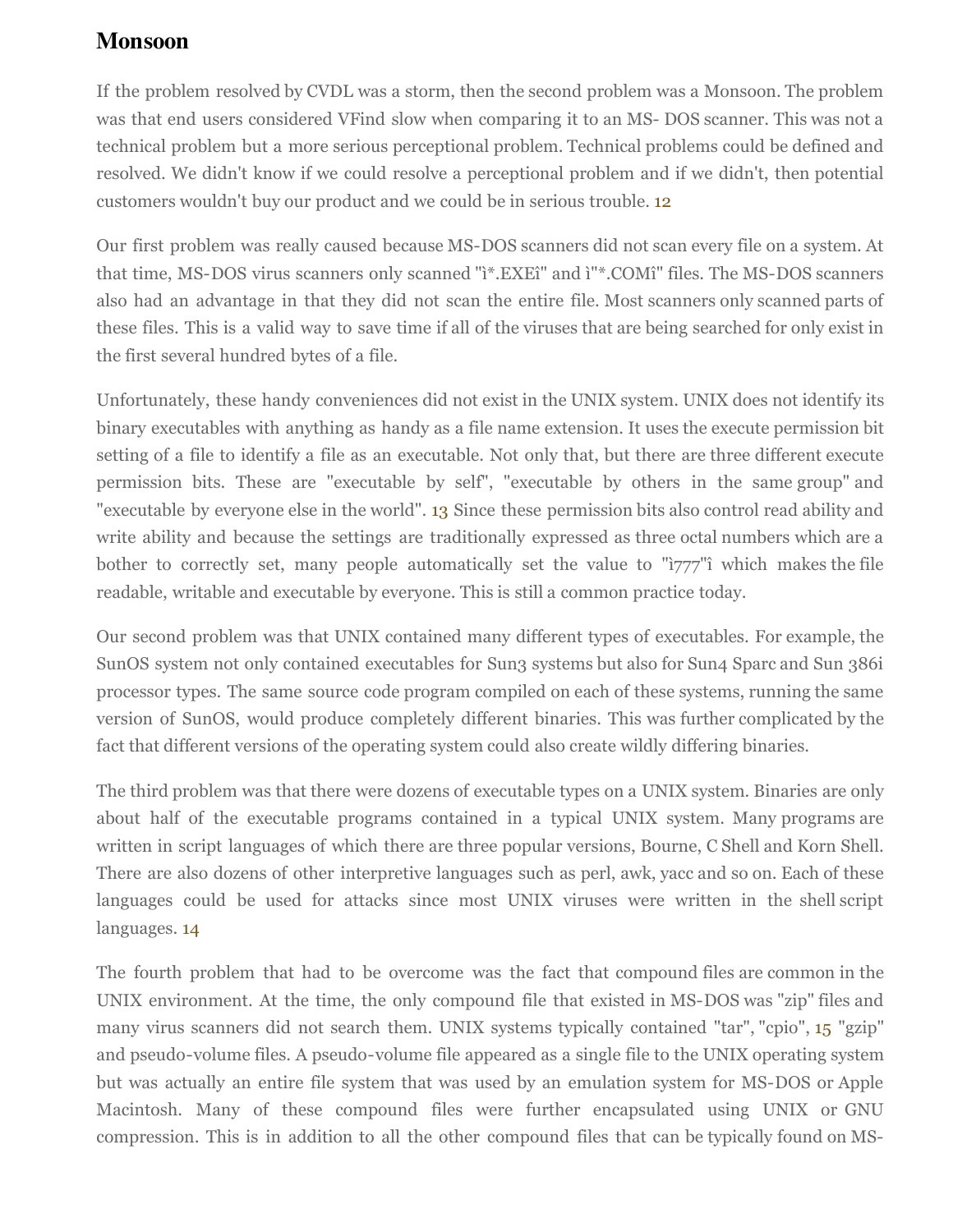DOS, Macintosh, Amiga and any other system that makes use of the UNIX system as a file server via NFS. [16](http://cybersoft.com/v3/whitepapers/paper_details.php?content=cs012#16)

To recap, the problems encountered by VFind in attempting to increase its speed were:

- 1. UNIX didn't identify its executables in a useful way for scanning.
- 1. UNIX systems held many different types of binary executables.
- 1. UNIX has dozens of types of executables, not just binary programs.
- 1. Compound files are common in the UNIX environment.

The solution was that VFind had to scan every byte of every file in order to be able to resolve these problems. This made VFind appear slow compared to an MS-DOS scanner. The comparison was really unfair since CyberSoft clocked VFind at processing raw data at twice the rate of some of the MS-DOS scanners of that time. This was definitely not a technical problem, but the customers were not satisfied and only a technical solution would be effective.

The way we decided to attack this problem was to decide the customer was right. The product was too slow and we needed a way to make it faster. We started by optimizing the code but we also doubled the internal database so the product stayed at the same speed. Our next solution was clever and attacked the problem sideways instead of head- on. We decided that if MS-DOS scanners didn't have to scan all the files on a system, then we didn't have to either. It was easy to decide which files we didn't need to scan. The only files we didn't need to scan on a system were all those files that had already been scanned and had not changed since they were last scanned. This was a wonderful solution because we estimated that an average UNIX file system not used for database operation only modified approximately 10% of its files during a normal work week. If the 10% were evenly distributed, that meant that we only had to scan 2% of a system on a daily basis. The problem was how to determine what two percent needed to be scanned.

We first looked at the problem of determining which files needed to be scanned by looking at the date of the last modification field attached to every file in the system. There was even an easy way to utilize that field using our old friend the UNIX find command. We could just tell "find" to locate every file on the system that was created/ modified since the day before and we would be done. Our easy solution was dashed when we realized that anyone could modify a file and then reset the date of the last modification/creation using the UNIX "touch" [17](http://cybersoft.com/v3/whitepapers/paper_details.php?content=cs012#17) command. The next solution we looked at was to use CRC values. CRC values were easy, well understood and fast to compute, however, we didn't use CRCs when we became aware of the fact that an attack program could create a CRC value for a target file, infect it and then pad the file until the CRC value once again matched the original file. [18](http://cybersoft.com/v3/whitepapers/paper_details.php?content=cs012#18) The new caveat to our problem became that the method used must be impossible to crack. The only algorithms that even came near to that type of mathematically provable certainty were cryptographic. We finally decided to use the RSA MD<sub>5</sub> hashing algorithm. RSA supplied us with a C source code function that performed the hashing and we started work on our cryptographic integrity tool, CIT. [19](http://cybersoft.com/v3/whitepapers/paper_details.php?content=cs012#19)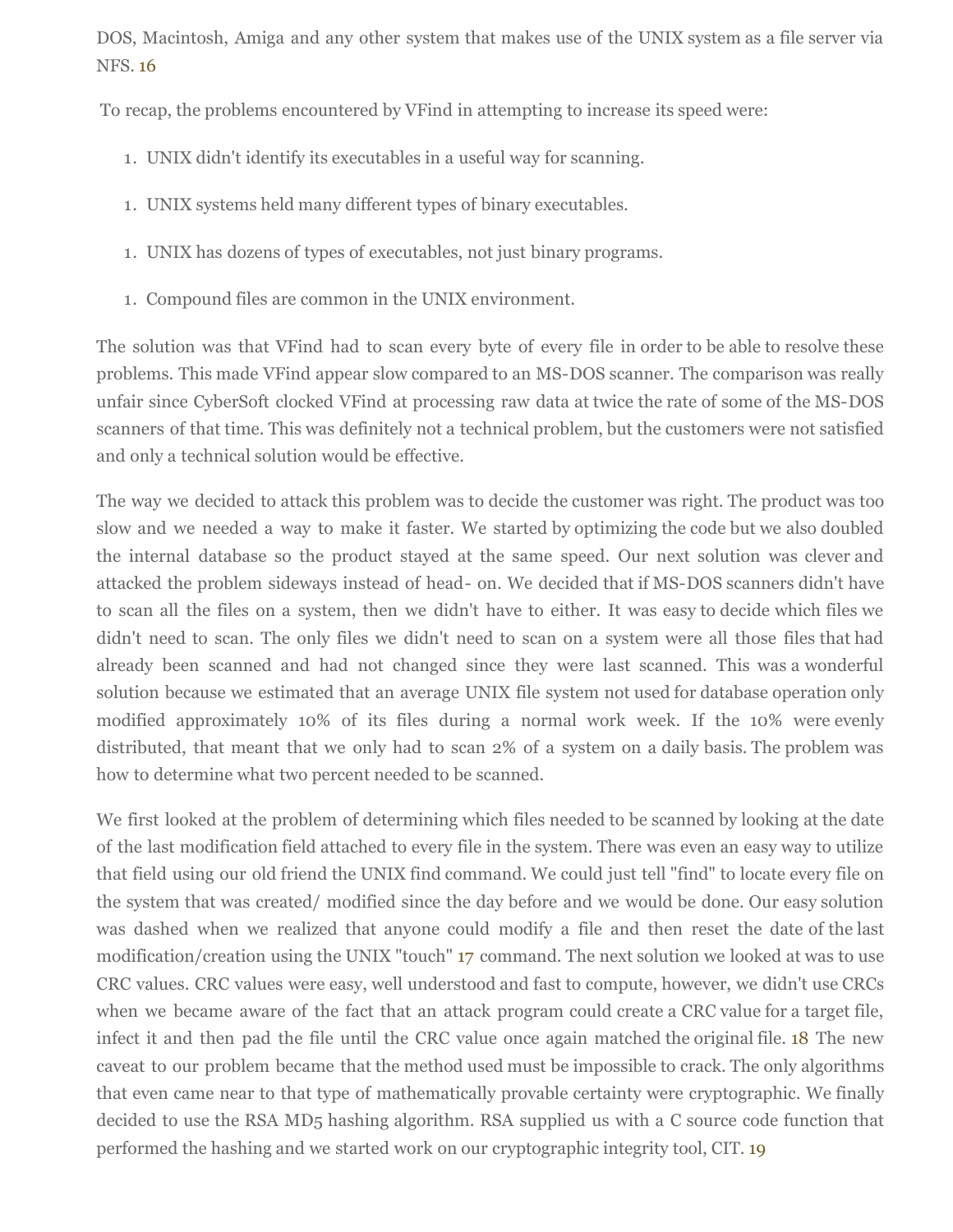The first beta version of CIT [20](http://cybersoft.com/v3/whitepapers/paper_details.php?content=cs012#20) was released with VFind Version 4.0 Release 4. As it was, it was difficult to interface with VFind and required that the end user periodically run a maintenance module on the CIT database. This was not the solution we wanted, but at least we had the program on the street and it worked.

Version 1.0 of CIT was delivered with VFind 5.0 in the winter of 1995 (releases 0 through 2). Version 1.0 resolved all of the problems associated with the earlier version. It interfaced with VFind via UNIX pipes and automatically performed all database maintenance on the fly. The first time we ran CIT with VFind, the combined tools took longer to run than VFind alone. The reason for that was that CIT was building its database and every file in the system was considered a new file to CIT. Therefore, not only did CIT have a lot of overhead but VFind continued to scan every file on the system.

The second time we ran CIT with VFind, the entire process was over so fast that we thought something was wrong. Nothing was wrong! Everything had gone wonderfully right. Our file system had less than 1% of its files modified and the number of files that VFind had to scan were small. The overhead created by running CIT was insignificant compared to the execution of VFind. We were looking at something like a 998 times decrease in turnaround time in scanning our system using CIT and VFind for execution " $1 + X$ ". We decided that this was just not a normal system since we had lots of files that were static and never changed. Our guess is that a real world user would encounter a smaller decrease in turnaround. We guessed that if their file system was modified 10% per week and the scan number is " $1 + X$ " then given 100% of the file system minus 10% that was modified equals 90% saved. That is 90% that does not have to be scanned and a 90% decrease in turnaround for CIT and VFind. Lets assume an additional 10% overhead [21](http://cybersoft.com/v3/whitepapers/paper_details.php?content=cs012#21) for CIT, that yields an 80% savings in turnaround or a yield of 800 times faster. [22](http://cybersoft.com/v3/whitepapers/paper_details.php?content=cs012#22) If we do this on a daily basis instead of a weekly basis, the entire thing is divided by 5 workdays per week while keeping overhead for CIT at 10%. The savings in turnaround is 88% or 880 times. Put another way, if VFind took 10 hours to fully scan a system, CIT with VFind might take only 2 hours to work or 1.2 hours per day.

 It appears that the combination of CIT and VFind solved our speed problems and other technical problems that were worrying us. VFind, like all virus scanners, can only locate viruses that it knows about. CVDL allows it to find viruses that it doesn't know about but it at least knows the model for the family of attack. What was worrying us was the fact that since VFind could only locate viruses that it knew, or could model, then how could we protect our customers from new attacks that we didn't yet know about? The answer was again CIT. CIT was able to detect any change in any file or byte stream, even single bit flips. It was able to detect any file that was added to the system because the file would not have appeared in its database and it could detect all files that were deleted from the file system because files would appear in its database and were no longer in the file system. Anything that was added or modified was a potential threat. A System Administrator could review a report created by CIT and very quickly determine if system components or critical files were modified that should not have been. As an example, if the "csh" program was modified and the System Administrator didn't modify it, then one could safely bet that it was attacked by a hacker [23](http://cybersoft.com/v3/whitepapers/paper_details.php?content=cs012#23) or virus and probably now contained a back door. If the System Administrator didn't want to review the CIT report on a daily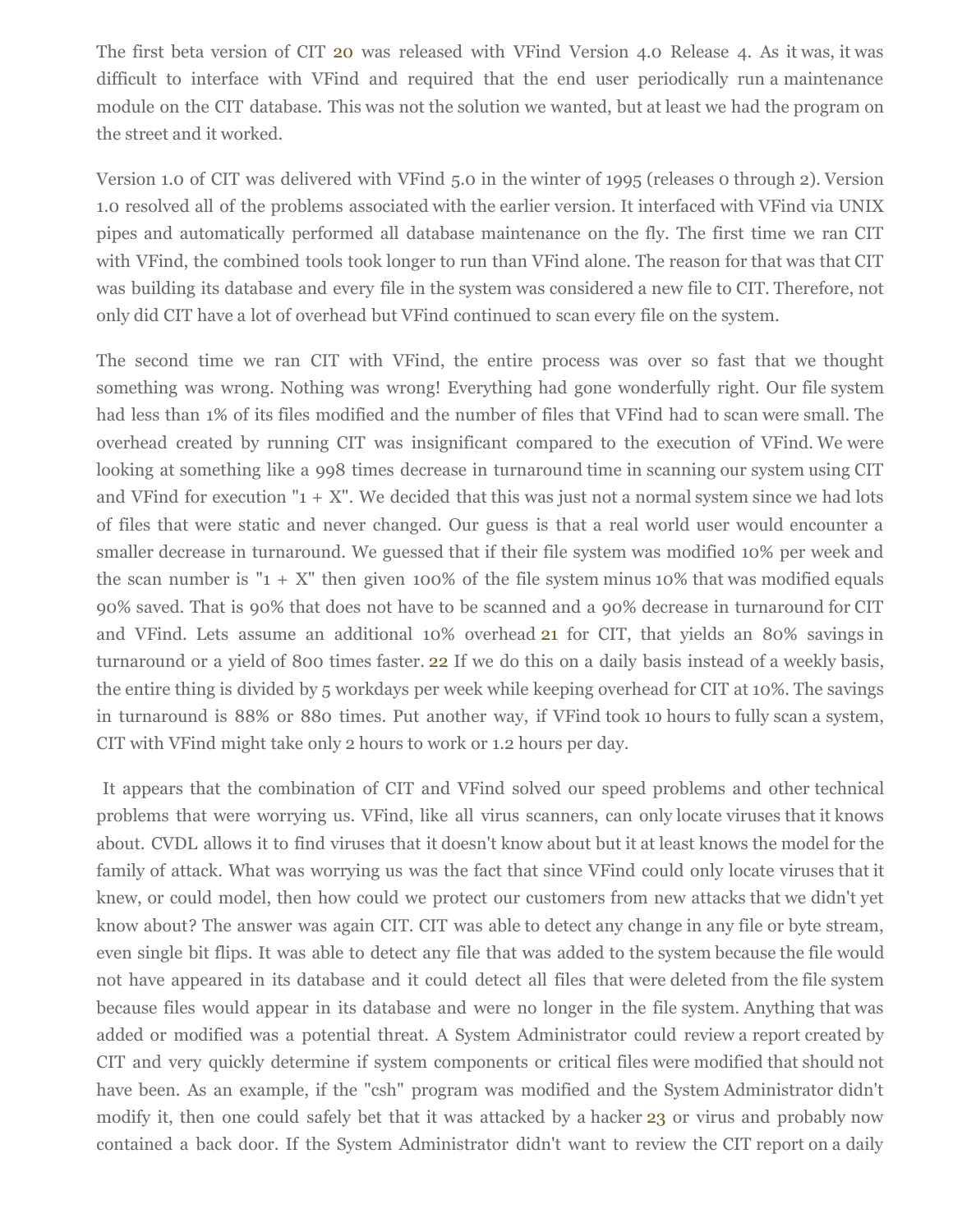basis, he/she could have "cron" automatically run a report generator [24](http://cybersoft.com/v3/whitepapers/paper_details.php?content=cs012#24) that would search the report for critical changes and urgently notify the administrator.

#### **Trojan Horses**

This, in effect, closed some of the loops for the VFind tool kit. VFind could now locate all known attacks, in addition to all attacks that fit a CVDL model while CIT could determine unknown attacks. This was good in that we could now find known and unknown attacks. There was still a limitation in that VFind knew what was attacking a file while CIT only knew that a file was attacked, not what was attacking it. Nothing could locate attacks that were unknown, did not fit an attack model, or did not modify a file. CIT could detect that a file was added but very few people would review all of the files added to a system to see if it was something that VFind couldn't identify. This could happen with certain types of Trojan Horse attacks. We felt that we could close this gap even more by the addition of a third tool to the tool kit. That tool was our Trojan Horse Detector, THD. [25](http://cybersoft.com/v3/whitepapers/paper_details.php?content=cs012#25) We recognized that many Trojan Horses and even some UNIX viruses were launched using an old trick. That trick was simply to write a program or create an empty file and then name it the same as a system command. It would then be put somewhere in the file system where it might be executed prior to the real command. When the user executed the attacked command, they would execute the Trojan. This type of Trojan Horse is called a chameleon. [26](http://cybersoft.com/v3/whitepapers/paper_details.php?content=cs012#26) Chameleons are hard to spot because there are hundreds of commands on a system and each user's path statement may be different. We decided that we wanted a universal way of detecting chameleons.

When designing THD, our first decision was that like VFind and CIT it had to run as a background task initiated by the "cron" [27](http://cybersoft.com/v3/whitepapers/paper_details.php?content=cs012#27) system. All of our tools were designed to have low impact on the System Administrator. We decided that if the administrator had to individually run each program, then he/she would always have something more important to do and would never run it. In this way, our packages can run automatically and the administrator only becomes involved on an as-needed basis. In addition, we wanted THD to maintain the tool concept that is the hallmark of UNIX programs. After reviewing the design requirements of THD, we determined that the same mechanism that was used to generate target file names for VFind and CIT would also work for THD. In this case, THD accepts file names from standard input and writes its results to standard output. This allows THD to utilize almost the same scripts as VFind and CIT. THD could even be integrated with CIT and VFind through the use of the UNIX "tee" [28](http://cybersoft.com/v3/whitepapers/paper_details.php?content=cs012#28) command.

 The way the THD program works is that it takes a list of file names, extracts the actual file name from the extended file name while maintaining an association between the two, and then sorts everything by the actual file name. All files ,whose actual file names are the same, appear next to each other in the work file and THD then reports them as duplicates with their absolute file name. This made the job of searching for chameleon programs possible. At the same time, we realized that THD could also perform other types of processing on file names. Some attacks always utilize the same file names. For example, the AT&T Attack Virus always creates the file "/tmp/gift". If "/tmp/gift" was located on a UNIX system, then the AT&T attack virus, some unknown descendent, or a hacker who utilized the same basic algorithm as the virus had run on the system. This was another problem to solve. We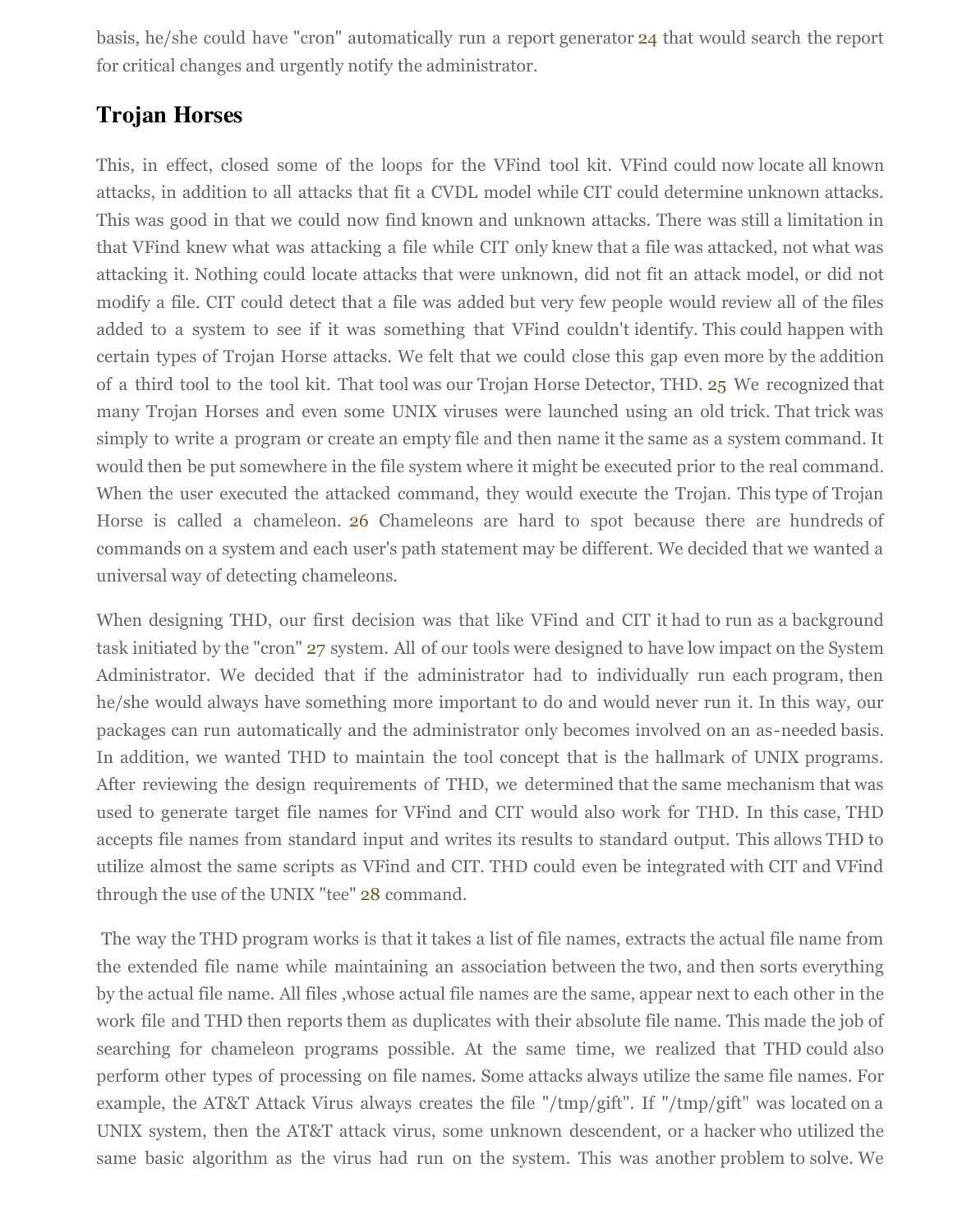created a text based database that contains the names of the files that THD needs to flag as "dangerous" for the user. Since the database is text based, the end user can modify it using a simple text editor.

#### **Smarter Scanner**

Now that the VFind tool kit was really cooking, it was time to add even more features. CIT was the result of an ongoing research project called CBEL. [29](http://cybersoft.com/v3/whitepapers/paper_details.php?content=cs012#29) A new product called SmartScan came on line out of this project. The purpose of SmartScan is to isolate and identify files at the atomic level. An atomic file is a file that is not part of a compound file and is not encapsulated in any way. Compound files have become a significant problem because of the explosive growth of the Internet. Almost everything attached to email messages is encapsulated in MIME or UUENCODED format. It is also possible to archive several files into one compound file which can then be compressed and encoded. This is very common for files that are downloaded using the web or ftp. This makes life very hard for a virus scanner.

 A second problem that we wanted to solve was the fact that VFind scans every file for every type of attack. Why should we scan a Macintosh file for a MSDOS attack? This works for every combination of attack that we search for. If we were able to limit searches for attacks to only those files which can contain them, then we would be able to improve the scanner while decreasing resource utilization. Of course, we would have to process the file into its atomic level if it was not already there.

 SmartScan was charged with solving these problems and did so. It resolves a file from its raw format into as many atomic files as are contained within the raw file. To do this, SmartScan recursively examines a file and attempts to unarchive, decompress or otherwise decompose the file into as many files at the atomic level, as possible. Once this is accomplished, each atomic file is examined and an identification is attempted. If an atomic file cannot be identified, then it is labeled as type "unknown". The atomic files and their associated types can then be passed on to VFind via its SmartScan interface. [30](http://cybersoft.com/v3/whitepapers/paper_details.php?content=cs012#30)

### **Extra Features**

One of the things that VFind was designed to do, but many people never think of, is the ability of using the CVDL language built into VFind to search massive amounts of data for specific information. This makes a lot of sense because VFind and CVDL are general purpose search tools. One example of using VFind to search for data is to define a CVDL model that fits the data of interest and then allow VFind to search the entire system for the data. If it finds data that fits the model, it will report back the file name containing the data. This is especially useful if you are searching through an entire corporate network and you are not entirely sure of how the data may be represented. This feature can also be used to perform security audits of restricted or compartmentalized data. How many people in the building have information dealing with the new drug or precursors that are under development? The answer may surprise you and only a pattern modeling language like CVDL can provide the answer with any measure of assurance.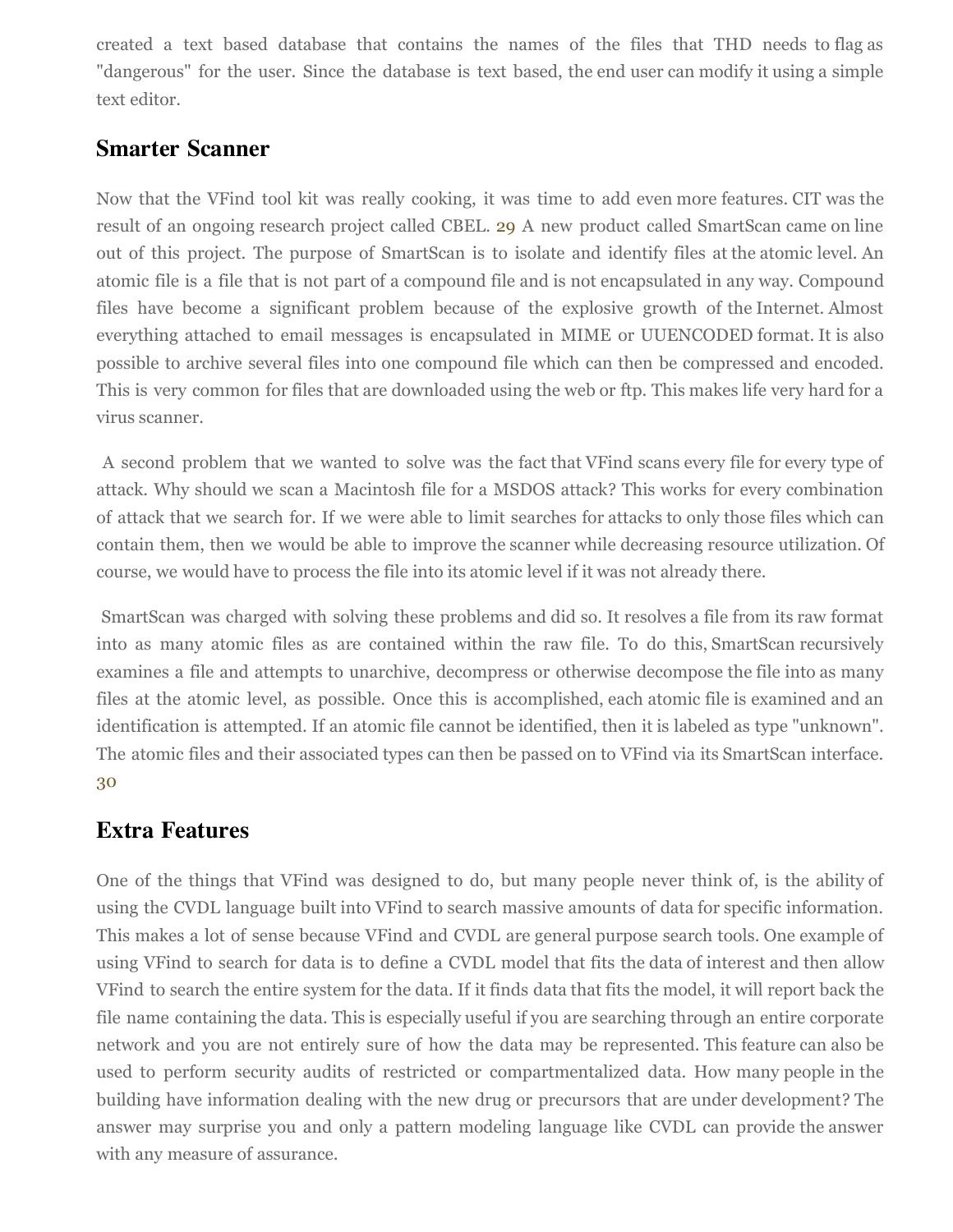An extra feature of CIT is its ability to act upon raw data to provide integrity for that data. If you are sending massive amounts of data across the Internet, Federal Express or the Postal Service and you want to make sure that the data is not corrupted or modified in transit, then CIT will help. Use CIT to generate a hash of the data at the transmitting end. Send the hash to the receiver via a secondary method such as fax, voice phone, direct dial modem or just print it on paper and include it in the box with the media. Once the receiver has the data, they can run CIT against it and compare the answer to the answer generated at the transmitting end. If the answers are not the same, the data was modified. This is a useful feature considering the increasing industrial espionage that everyone is burdened with today.

CIT has a secondary function that is most useful to help desks. Using CIT to control baseline configuration, help desks can reduce turnaround time on complex problems from hours to minutes. The only stable "fact" in help desk lore is that the system is down and the end user never touched anything. Of course, the end user modified the system but would never admit it. It could take a help desk hours to discover what was modified so they could fix it. If CIT was used to document the system when it was first installed, it could then be executed by the help desk to create a report of everything that was added, deleted or modified in the system. This is normally all a help desk needs to know in order to be able to solve a software problem. It can even help with virus and hard disk failures. If all of the executables on a system are modified, then a virus is in the system. If large amounts of data in the system is modified, both executables and data files, then the system may be corrupting data and will fail soon. No matter what the problem is, CIT can reduce the amount of time a help desk needs to solve it.

### **Serendipity**

Not everything that the VFind tool kit does was designed into it as a feature. Some of the things that it does are side effects, serendipity or happy accidents. VFind was never designed to predict disk drive failure but it seems to work. [31](http://cybersoft.com/v3/whitepapers/paper_details.php?content=cs012#31) Disk drives are electromechanical and electronic devices. There are lots of effects that act on them, including the stretching and tearing of the magnetic substrate that is bonded to the physical platter of the disk drive. Remember that the substrate is spinning at high speed and the normally simple physical interaction of centrifugal force with the media is complex. I don't even begin to know why, but UNIX systems tend to start producing lots of soft read errors when running VFind about 3 weeks prior to total failure. The best that I have been able to detect a disk drive failure on a system that did not run VFind was about 2 days, usually the answer is about 20 minutes. I don't know why. I can't prove it, it has never been scientifically tested, but it works. We even count on this effect here. Our main server is called "rinc1". It started life as a Sun 3/50, moved to a Sun Sparc station 1 and is now a Sun 4/110 server. It has always used the same disk drive. About two weeks ago, we noticed lots of soft read errors being reported when VFind was run. We did a complete system backup onto tape. Last week, the hard drive came to a hard stop. We replaced the drive, restored the system from the backup and were fully operational within several hours. It would have been a mess without the recent backup. [32](http://cybersoft.com/v3/whitepapers/paper_details.php?content=cs012#32)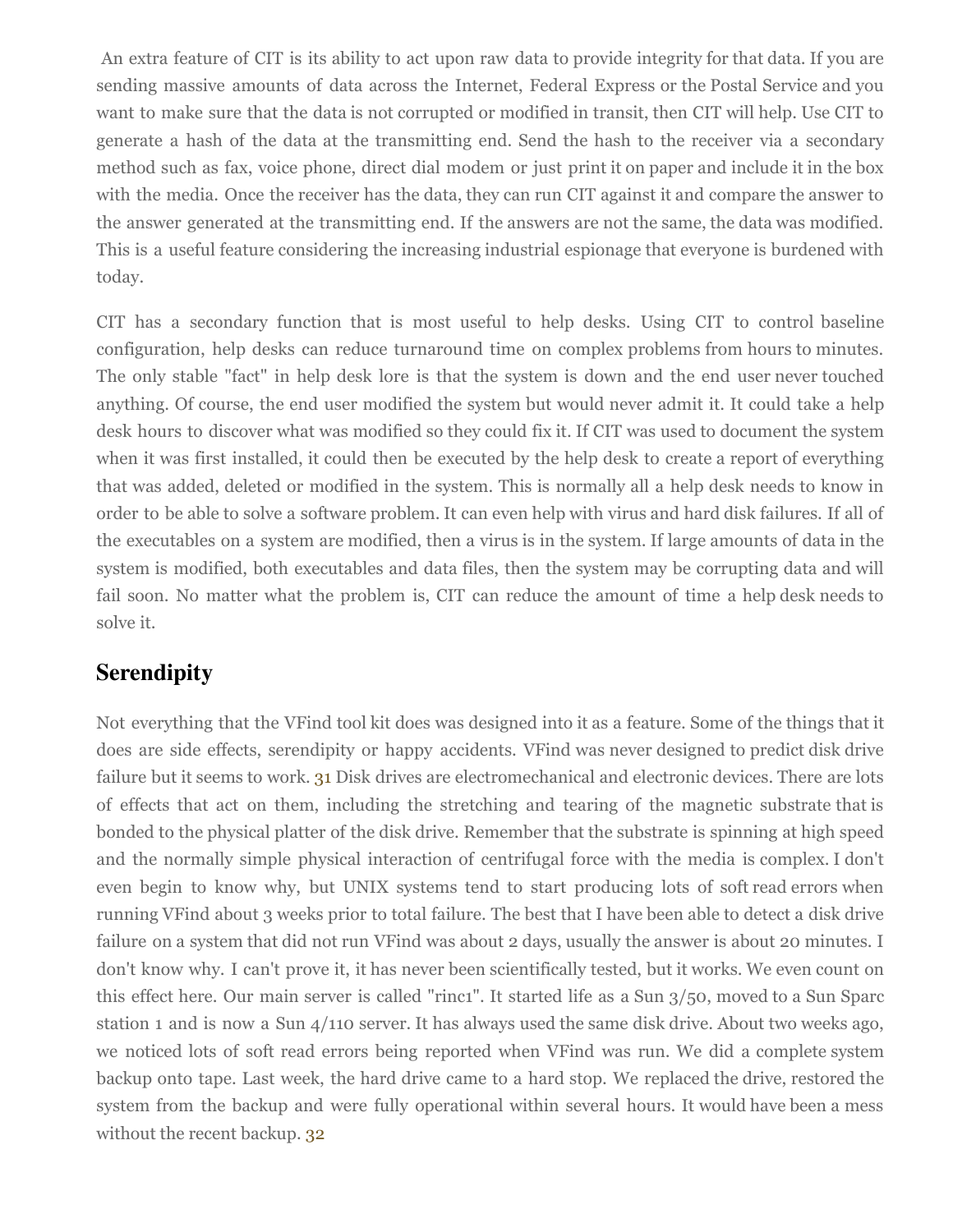One of the features we never thought of but were advised of by a third party testing the VFind tool kit is the ability to use THD to detect illegal copies of commercial software on a system. If the THD database is programmed with the names of files corresponding to programs that you don't want installed on a system, then THD will report the fact of their existence every time it is run. It can also be used in license management. If you program THD with the file names of all the packages you have licensed and then run THD, it will generate a report of what is installed on the system. This is especially nice if you own floating licenses with a cap. You can easily prove that you have not exceeded your license cap and if you did, correct it.

### **The Final Frontier**

This brings us to the subject of what is CyberSoft going to do for an encore? Has VFind hit the pinnacle apex? Is there anything left undone? The answer is really simple. CyberSoft has pushed the edge of technology with VFind, often breaking its own records. The reason we did that instead of sitting back and producing a "me-too" type of product is because we like the edge. The challenge of going just a little bit further than anyone else is an addiction. At the same time, we are fiercely loyal to our customers. Pushing the edge feels good and is good for our customers. They end up with new technology that solves problems better and we get to "feel the burn". The best part of being at the technological top is that you can always see a little further than anyone else. There is always someplace higher to go. Remember when Mount Everest was the top? Then we landed a man on the moon and now one of our man- made satellites is preparing to leave the solar system. It is always possible to go higher.

While we don't want to give away too much of our future plans, we can tell you that multiple long term research projects are coming close to developing new technology. Within a couple of years, you can expect to see more answers from CBEL, Big Crunch and our Hot Glue projects. What are these project and what do their names indicate? That would be telling! Sit back and enjoy the ride because we are about to redefine the top..again.

#### **Footnotes**

1. Typhoid Mary Syndrome was described in Heterogeneous Computer Viruses In A Networked UNIX Environment.

2. Reference "computer Viruses In UNIX Networks" for some insight on how Trojan Horses and Logic Bombs operate under UNIX. See Section 2.

3. For more information about "dd", enter the command "man dd" at any UNIX prompt.

4. UNIX Expo 1991 at the Jacob Javits Center. CyberSoft had a medical theme where the booth staff wore lab coats and pill bottles full of candy decorated the exhibit. Toy hypodermic needles from a joke shop (blood from a stone type) were also displayed and stolen!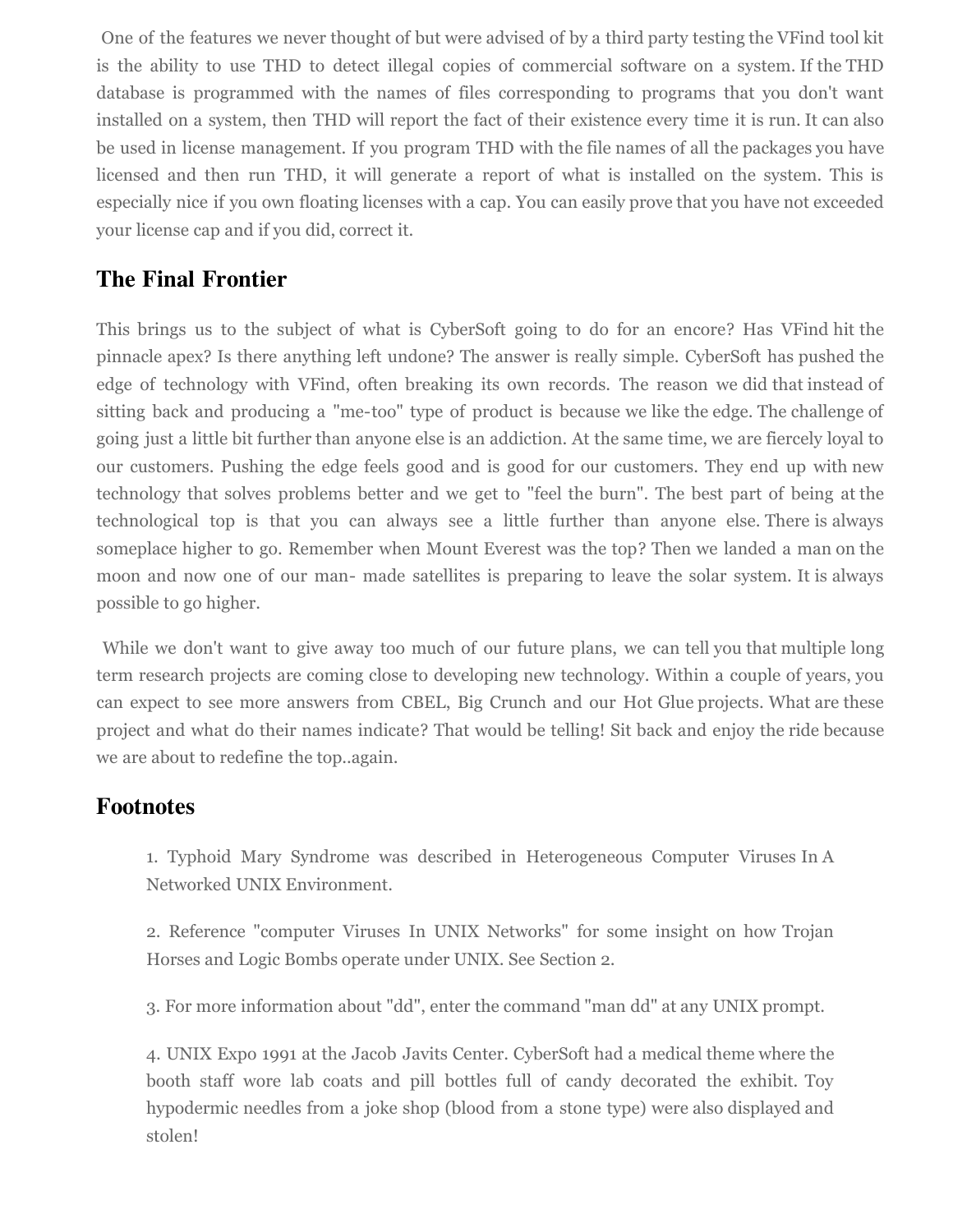5. The first anti-virus product for UNIX was not a scanner but was an integrity system called "Integrity Shell". Integrity Shell was created in 1985 by Doctor Fred Cohen (fc@all.net). Doctor Cohen stated during a telephone conversion on May 1, 1996, that the Integrity Shell was not commercial and called VFind the world's first commercially viable anti-virus product for UNIX. VFind was the second anti-virus program ever created for UNIX, but the first scanner created for UNIX.

6. A language compiler is a program that converts source code such as FORTRAN, Basic or C into binary executables.

7. The designers of the CVDL language were, Steve Jones, George Keen and Pete Radatti of CyberSoft. The final language definition and programming was performed by Steve Jones.

8. In this case, dirty word checking referred to searching for classified words or phrases in a document or binary file. This is a much harder problem than it appears to be on the surface.

9. Reference "The CyberSoft Virus Description Language", October 1992.

10. It first appeared in the October 1992 "Virus News and Reviews", page 495, published by the Virus Research Center of the International Computer Security Association, Washington, D.C.

11. Refer to "Heterogeneous Computer Viruses In A Networked UNIX Environment", page 4 and 5.

12. As someone wiser than me once said, "the best way to become a millionaire, is to start with two million dollars and start a company. The two million will soon be reduced to one million and you will be a millionaire".

13. For more information on permission bit settings in UNIX, enter the command "man chmod" and "man chgrp" at the UNIX prompt.

14. Reference " A Short Discussion On The Plausibility of UNIX Virus Attacks".

15. For additional information on these commands, enter the command "man tar" and "man cpio" at the UNIX prompt.

16. NFS - Network File System. Part or all of the UNIX file system appears as part or all of the file system to a networked computer. A typical arrangement is a UNIX server with UNIX and PC systems attached via PC-NFS.

17. For more information, enter the command "man touch" at a UNIX prompt. On some systems there may be multiple versions of "touch" and you may have to tell the "man"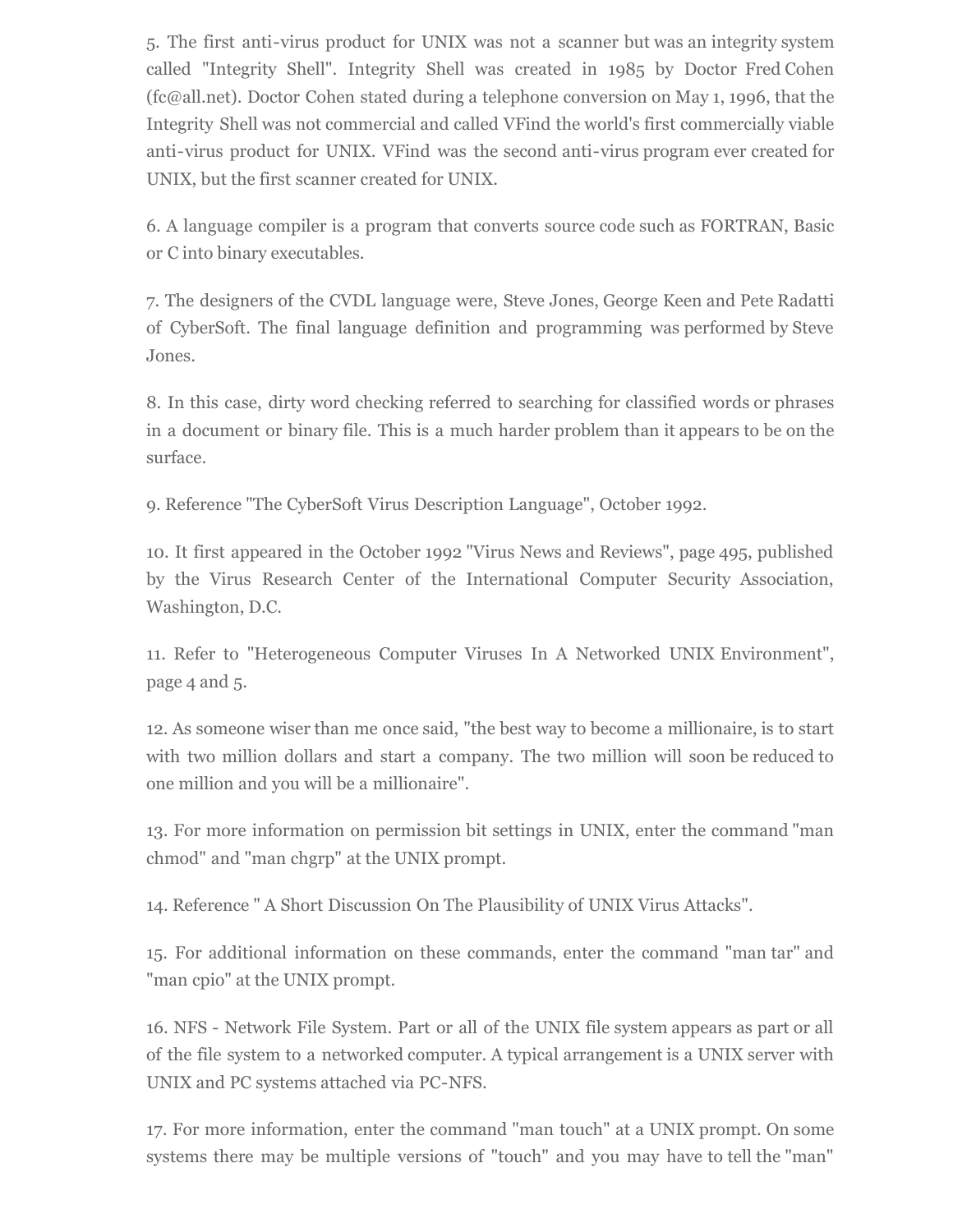command you want the "5bin" version.

18. This effect was first noted by a virus researcher other than one of ours. Unfortunately, we have been unable to identify who first noted this effect. Sorry!

19. We don't try being clever about naming products here. Our virus finding program is called VFind. Our Cryptographic Integrity Tool is called CIT or Cryptographic Integrity Tool. Just be glad we are not a restaurant. (pronounce CIT as "sit").

20. CIT was designed and written by Pete Radatti, Mike Ventura, Bill Barnes and George Keen of CyberSoft.

21. A 10% overhead for CIT is a very large number assuming a large to medium server, while it may be too small for a small workstation or PC. The volume of data determines the overhead, not factors that we can control in or program.

22. This was not scientifically tested, but we used wristwatches and the systems that were in our laboratory. We will perform more detailed and controlled experiments to quantify. Results are not guaranteed and are subject to change, depending upon many real world variables outside of our control.

23. The correct term is "cracker" as in safe cracker, but the popular press has redefined the word hacker to be the same as cracker. We now use the words interchangeably.

24. An example CIT report generator program written in script can be located at our web site. The name of the file is "ccheck.sh" (critical check).

25. We pronounce THD as "thud".

26. A chameleon is a lizard that changes color to fit into its background. This form of computer attack changes names in order to be something it is not, just like the lizard.

27. "cron" is a UNIX command that allows the system to start programs at any time or day. In our case, cron is used to kick off our security tools during off hours when the overhead would not be noticeable.

28. The UNIX "tee" command splits the standard input into two outputs. Execute the "man tee" command at the UNIX command prompt for more information.

29. CBEL - CyberSoft Binary Editing Language is pronounced "Sea Bell"

30. For unusually paranoid customers, they can either ignore SmartScan entirely, or tell VFind to ignore the identifications provided by SmartScan. This will allow SmartScan to decompose the file into its atomic components and VFind will then scan each atomic file for every form of attack.